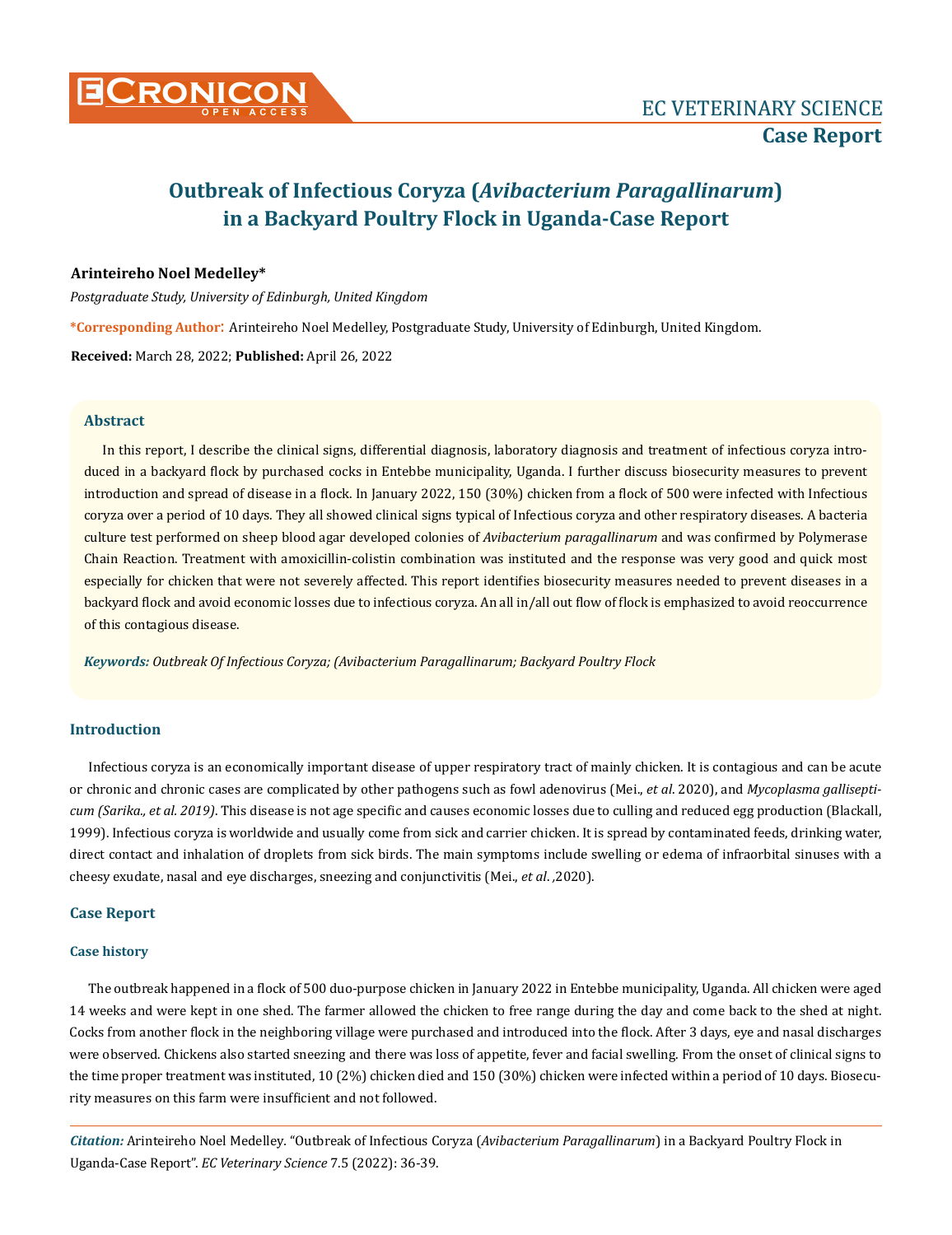#### **Investigation/Diagnosis**

A veterinarian was invited to the farm, he weighed and physically examined the chicken. The head, neck eyes, mouth, feathers, legs and feet were thoughly examined. Blood was collected from the brachial vein of the sick chicken for complete blood count and serology during and after treatment. This gave information about progress of treatment and overall health of the birds. Postmortem examination carried out on the dead chicken found that externally, there was swelling of the face (Figure 1) and wattles, on incision of infraorbital sinuses, they had a caseous substance and a lot of mucus, catarrhal inflammation of sinuses and nasal passages observed. swabbing of the infraorbital sinuses was done and five samples were submitted to the laboratory for culture and sensitivity test and confirmation by Polymerase Chain Reaction (PCR). Smears of the exudate from the sinuses were made and gram staining performed. Slides were examined on a microscope to help in quick intervention.



*Figure 1: A chicken with Infectious coryza Photo credit: Dr.H. John Barnes.*

#### **Differential diagnosis**

Differential diagnosis included Mycoplasmosis, *Ornithobacterium rhinotracheale*, Vitamin A deficiency, Avian Pheumovirus, Infectious laryngotracheitis, fowl cholera and infectious bronchitis. Sandoval, Terzolo and Blackall (1994) argue that severity of infectious coryza outbreak is increased by concurrent infections of Pasteurellosis and Mycoplasmosis.

#### **Results**

There was leukocytosis at day 3 an indication of active infection and all values were normal at day 10 which showed that the infection had subsided. This helped in assessing the progress of recovery. All five samples (100%) showed colonies of Avibacterium gallinarum after culture on sheep blood agar. Sensitivity test showed that they were 100% sensitive to amoxicillin and all five samples were positive for *Avibacterium paragallinarum* by PCR. Gram stain initially done revealed rods with bipolar staining features.

#### **Treatment outcome and disease prevention**

All sick chicken were isolated from the flock and taken to a warm and comfortable area. The chicken were treated by gently expressing of the infraorbital sinuses and removing the caseous material and mucus or pus with a warm cloth. An eye ointment containing anti-inflammatory (Neomycin+ Dexamethasone) was applied in both eyes twice daily to treat conjunctivitis. All chicken in the flock were treated with Amoxicillin-640mg/g and colistin sulphate-3200 Mio IU/g powder (AMOXYCOL) that was put in drinking water at a dose of

*Citation:* Arinteireho Noel Medelley*.* "Outbreak of Infectious Coryza (*Avibacterium Paragallinarum*) in a Backyard Poultry Flock in Uganda-Case Report". *EC Veterinary Science* 7.5 (2022): 36-39.

37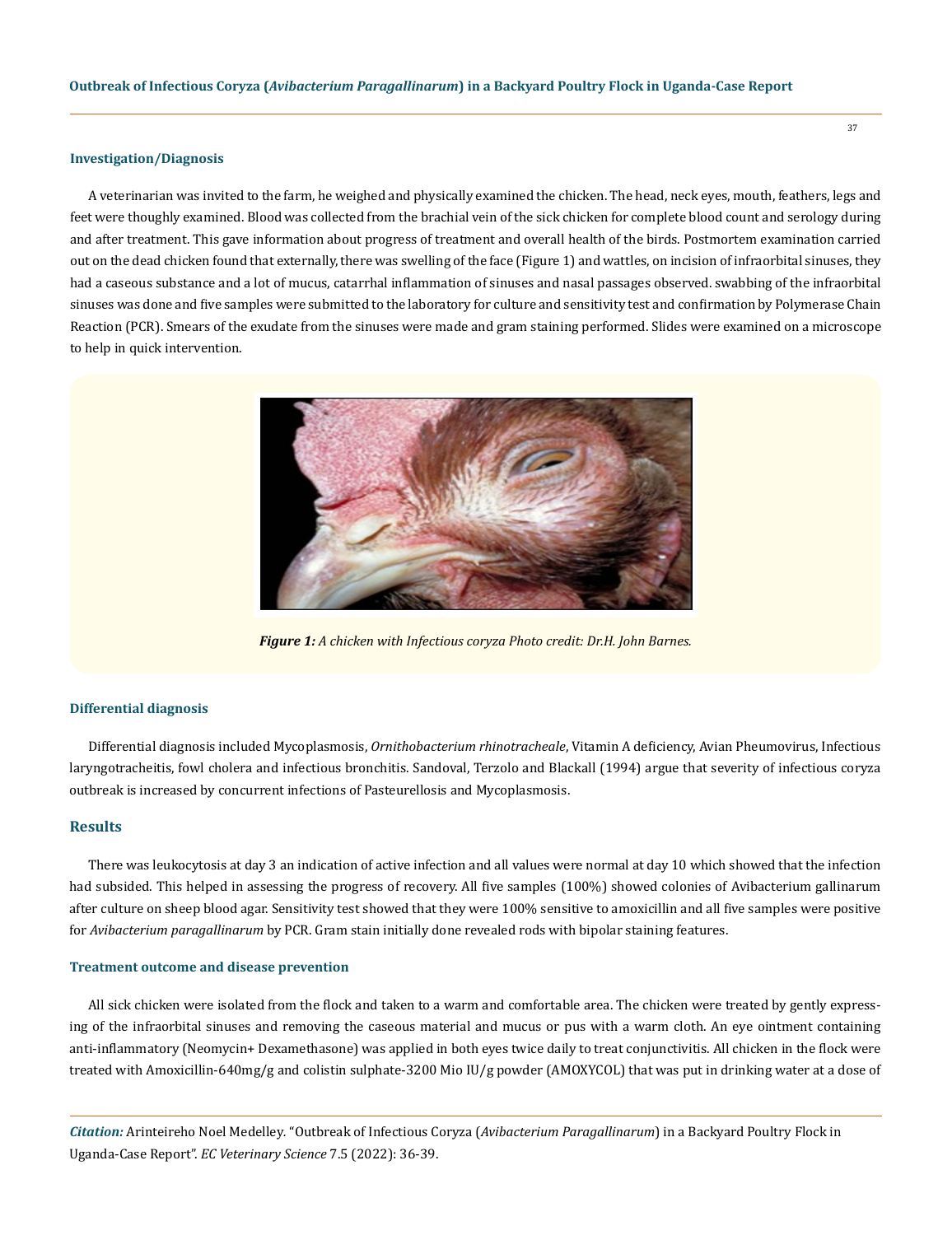1g of AMOXYCOL/ 5 litres of drinking water daily for 5 days. Treatment for sick chicken was continued until they fully recovered. Chicken with facial swelling were also given an anti-histamine, Diphenhydramine 2 mg/L.

Although no chicken died during treatment, some chicken were culled during follow up visits because they lost either one or two eyes. All chicken recovered and started feeding well. There was slow growth among the chicken that were severely affected. During treatment, the flock that was not sick was vaccinated with Nobilis Vaccine that has infectious coryza serotypes A, B and C. Four weeks later, a second shot of the vaccine was administered. Out of 150 sick chicken, 30 (20%) were culled because they lost eyes, 120 (80%) recovered and 5 (3%) were stunted although they recovered. The flock lost (died) 10 (2%) chicken out of a total of 500 chicken.

During follow up, blood was collected from vaccinated chicken and submitted to the laboratory for heamagglutinatio-inhibition test to determine the protective efficacy of the vaccines administered. The immune response was found to be very good.

During follow up visits, the environment around the farm and sheds were sprayed with N-alkyl dimethyl benzyl ammonium chloride and was also administered in drinking water at 50 ppm. Adjustments in infrastructure like constructing footbath at the entrance were made and comprehensive biosecurity plan that included change of clothes and shoes worked out. Farmer and workers were trained on this biosecurity plan implementation. Some areas covered included mortality disposal, disinfection of people, vehicles and equipment, litter management, replacement of chicken and hygiene.

#### **Discussion**

Although chicken with Infectious coryza had facial swelling (Fig.1), nasal and eye discharges and open mouth breathing, other respiratory diseases such as mycoplasma, Avian pheumovirus, infectious laryngotracheitis, Infectious bronchitis and chronic fowl cholera may show the same symptoms. A smear of the exudate from the sinus that was gram stained revealed gram negative rods with bipolar staining rods ruling out *Mycoplasma gallisepticum* that is ovoid and pear shaped. The exudate was further cultured and *Avibacterium paragallinarum* colonies developed. Clothier, Torain and Reinl (2019) argue that presence of other similar bacteria such as *Gallibacterium anatis* and *Pasteurella multocida* hinder the accuracy of this test and therefore PCR was performed and all samples from the swabs of the sinuses tested positive for *Avibacterium paragallinarum.*

It is important to note that healthy chicken can be carriers of Infectious Coryza and therefore the cocks which were purchased and introduced into the flock could be the source of the infection. Welchman., *et al*. (2010) observed that Infectious Coryza is multi-age, though mature chicken are believed to be at a higher risk and asymptomatic carriers can transmit this disease to a new flock.

Fauziah., *et al*. (2013) found that amoxicillin had the highest sensitivity (100%) to *Avibacterium paragallinarum and* Jabeen., *et al*. (2013) also noted that amoxicillin had the highest sensitivity to Pasteurella multocida, one of the differentials and a common concurrent infection of Infectious Coryza. This informed the decision to use amoxicillin as the drug of choice for managing the sick birds before receiving bacteria culture test and it was corroborated by the sensitivity test.

The chicken had not started laying eggs, the losses incurred were mainly due to culling and stunted growth of some chicken that were severely affected. Akhtar., *et al*. (2001) observed that early diagnosis and treatment of poultry diseases can reduce economic losses.

Biosecurity measures are very critical in the prevention of introduction and spread of infectious coryza in a flock. These measures include ensuring hygiene, limiting visitors and avoiding visiting other farms, keeping other birds out of the poultry houses and avoiding introducing new chicken to the flock, rodent control and avoiding wild birds and inspecting the flock regularly. All infrastructure aspects of biosecurity such as footbath and management aspects outlined above should be seriously considered in poultry farming to prevent

*Citation:* Arinteireho Noel Medelley*.* "Outbreak of Infectious Coryza (*Avibacterium Paragallinarum*) in a Backyard Poultry Flock in Uganda-Case Report". *EC Veterinary Science* 7.5 (2022): 36-39.

38